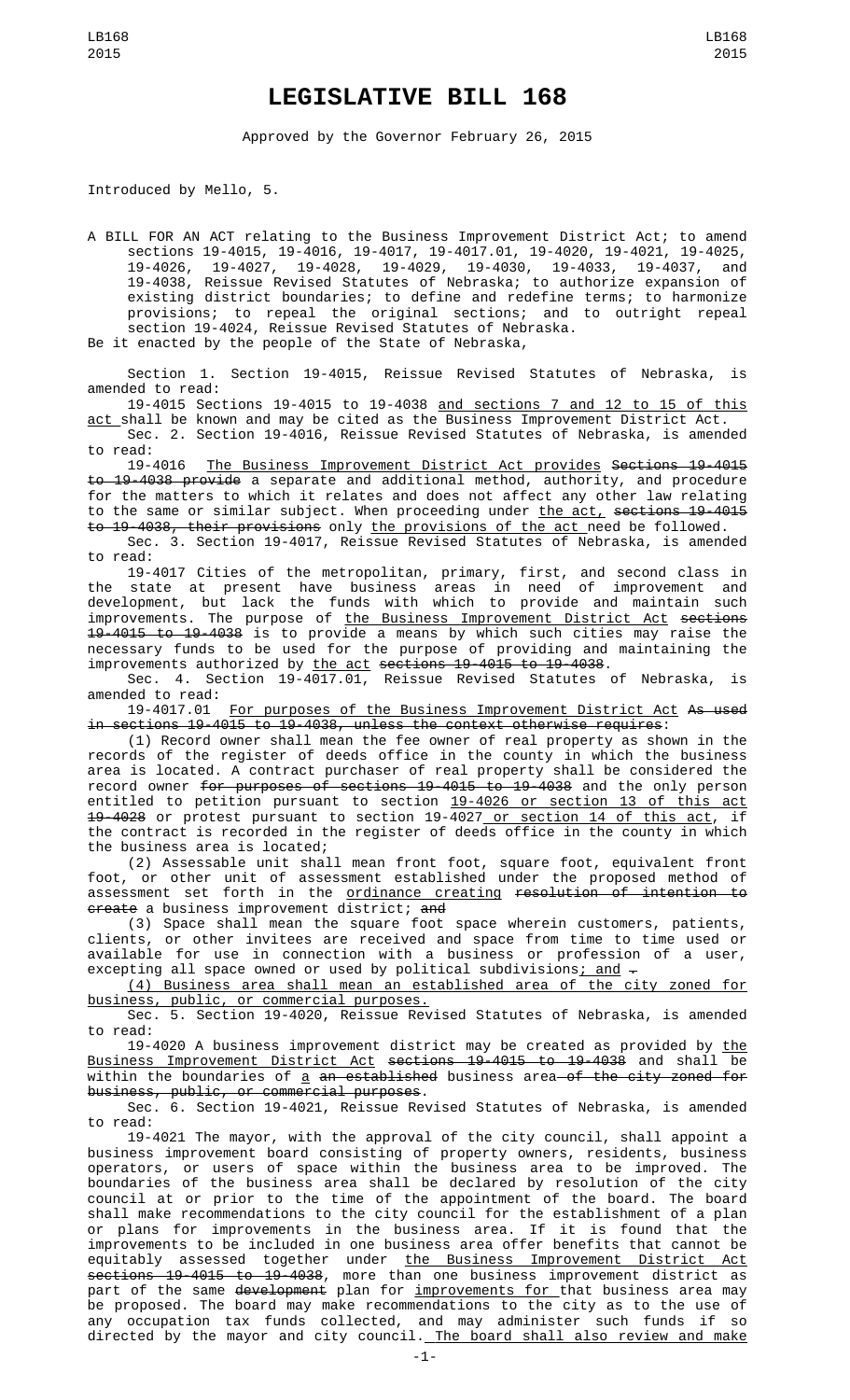recommendations to the city regarding expansion of the boundaries of the business improvement district under sections 12 to 15 of this act.

Sec. 7. Section 19-4025, Reissue Revised Statutes of Nebraska, is amended to read:

19-4025 (1) A notice of hearing for any hearing under section 19-4029 and sections 12 and 13 of this act sections 19-4015 to 19-4038 shall be given by (a  $\overline{1}$ ) one publication of the notice of hearing resolution of intention in  $\overline{a}$ newspaper of general circulation in the city and (<u>b</u> 2) mailing a <del>complete</del> copy of the <u>notice of hearing</u> <del>resolution of intention</del> to each owner of taxable property as shown on the latest tax rolls of the county treasurer for such county. If an occupation tax is to be imposed, a copy of the <u>notice of hearing</u> resolution of intention shall also be mailed to each user of space in the proposed district. Publication and mailing shall be completed at least ten days prior to the time of hearing.

(2) Any notice of hearing for any hearing required by section 19-4029 shall contain the following information:

(a) A description of the boundaries of the proposed district;

(b) The time and place of a hearing to be held by the city council to consider establishment of the district;

(c) The proposed public facilities and improvements to be made or maintained within any such district; and

(d) The proposed or estimated costs for improvements and facilities within the proposed district and the method by which the revenue shall be raised. If a special assessment is proposed, the notice shall also state the proposed method of assessment.

(3) Any notice of hearing for any hearing required by sections 12 and 13 of this act shall contain the following information:

(a) A description of the boundaries of the area to be added to the existing business improvement district and a description of the new boundaries of the modified district;

(b) The time and place of a hearing to be held by the city council to consider establishment of the modified district;

(c) The new public facilities and improvements, if any, to be made or maintained within any such district; and

(d) The proposed or estimated costs for new and existing improvements and facilities within the proposed modified district and the method by which the revenue shall be raised. If a special assessment is proposed, the notice shall also state the proposed method of assessment.

Sec. 8. Section 19-4026, Reissue Revised Statutes of Nebraska, is amended to read:

19-4026 In the event that the city council has not acted to call a hearing to create a district as provided in <u>section 19-4029</u> <del>sections 19-4015 to</del> 19-4038, it shall do so when presented with a petition signed by the record owners of thirty percent of the assessable front footage in a business area or by the users of thirty percent of space in a business area.

Sec. 9. Section 19-4027, Reissue Revised Statutes of Nebraska, is amended to read:

19-4027 Whenever a hearing is held under <u>section 19-4029</u> <del>the provisions of</del> sections 19-4015 to 19-4038, the city council shall:

(1) Hear all protests and receive evidence for or against the proposed action;

(2) Rule upon all written protests received prior to the close of the hearing, which ruling shall be final; and

(3) Continue the hearing from time to time as the city council may deem necessary.

If a special assessment is to be used, proceedings shall terminate if written protest is made prior to the close of the hearing by the record owners of over fifty percent of the assessable units in the proposed district. If an occupation tax is to be used, proceedings shall terminate if protest is made by <u>users of </u>over fifty percent of the <del>users of</del> space in the proposed district.

Sec. 10. Section 19-4028, Reissue Revised Statutes of Nebraska, is amended to read:

19-4028 If the city council decides to change the boundaries of the proposed district<u> or to change the proposed modifications to the boundaries of</u> an existing business improvement district or districts from those recommended <u>by the business improvement board</u>, the hearing shall be continued to a time at least fifteen days after such decision and the notice shall be given as prescribed in section 7 of this act 19-4026, showing the boundary amendments. The city council may not expand the proposed boundaries recommended by the business improvement board without the council's proposed boundaries being considered by the business improvement board , but no new or additional resolution of intention shall be required.

Sec. 11. Section 19-4029, Reissue Revised Statutes of Nebraska, is amended to read:<br>19-4029

Upon receiving the recommendation from the business improvement board, the city council may create one or more business improvement districts. The city council, following <u>a</u> <del>the</del> hearing, may establish or reject any proposed district or districts. If the city council decides to establish any district, it shall adopt an ordinance to that effect. This ordinance shall contain the following information:

(1) A statement that notice of hearing was given, including the date or dates on which it was given, in accordance with section 7 of this act The number, date, and title of the resolution of intention pursuant to which it was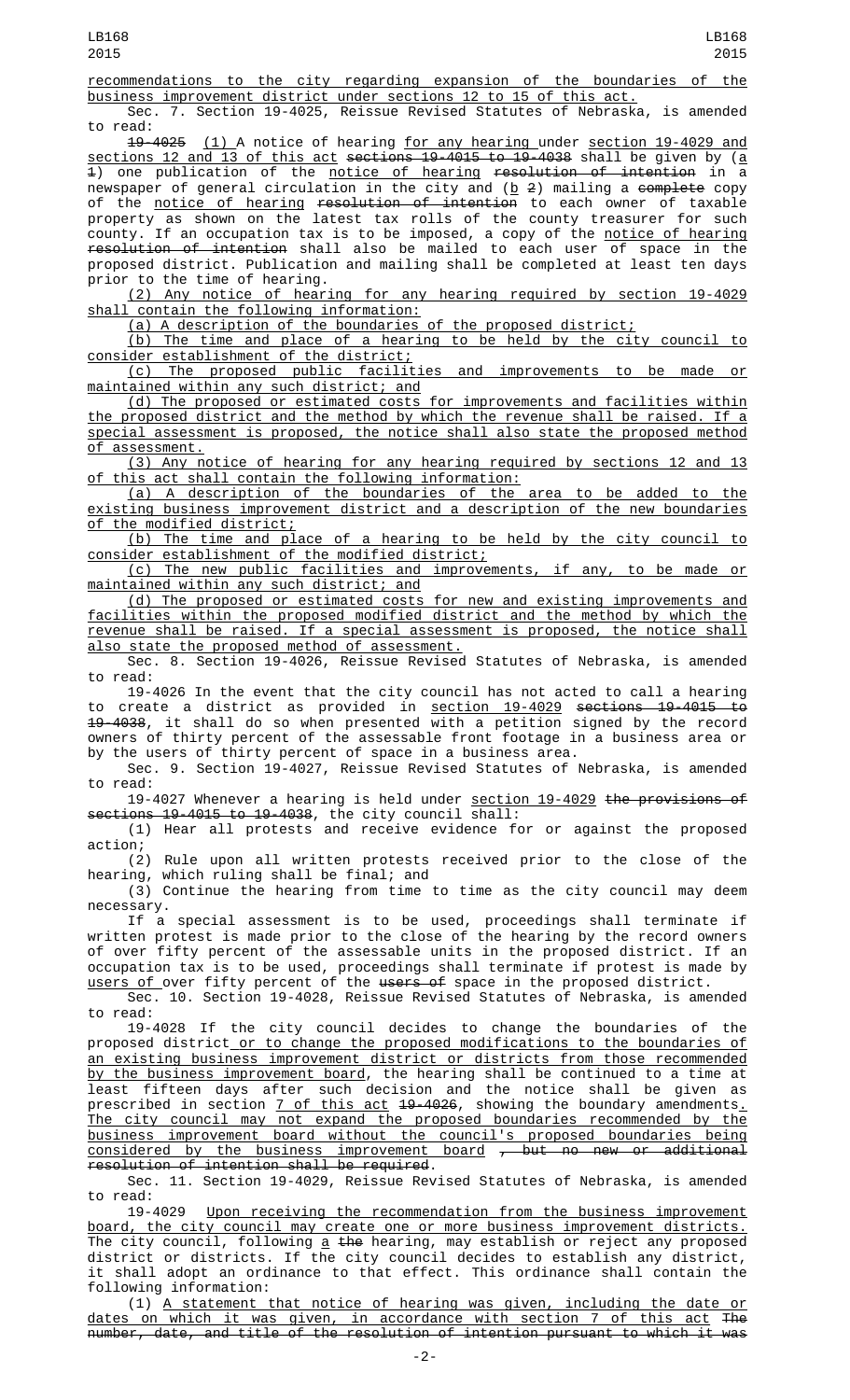adopted;

(2) The time and place the hearing was held concerning the formation of such district;

(3) A statement that a business improvement district has been established; (4) The purposes of the district, and the public improvements and facilities to be included in such district;

(5) The description of the boundaries of such district;

(6) A statement that the businesses and <u>users of space</u> p<del>rofessions</del> in the <u>district</u> a<del>rea established by the ordinance</del> shall be subject to the general business occupation tax or that the real property in the <u>district</u> <del>area</del> will be subject to the special assessment authorized by <u>the Business Improvement</u> District Act sections 19-4015 to 19-4038;

(7) The proposed method of assessment to be imposed within the district or the initial rate of the occupation tax to be imposed; and

(8) Any penalties to be imposed for failure to pay the tax or special assessment.

The ordinance shall recite that the method of raising revenue shall be fair and equitable. In the use of a general occupation tax, the tax shall be based primarily on the square footage of the owner's and user's place of business. In the use of a special assessment, the assessment shall be based upon the special benefit to the property within the district.

Sec. 12. Upon receiving the recommendation to expand the boundaries of an existing business improvement district from the business improvement board, the city council may expand the boundaries of one or more business improvement districts by adopting an ordinance to expand the boundaries of a district or districts. Prior to adopting the ordinance, a hearing shall be held to consider the ordinance.

Sec. 13. In the event that the city council has not acted to call a<br>ng to expand district boundaries as provided in sec<u>tion 12 of this act, it</u> hearing to expand district boundaries as provided in section 12 of this act, it shall do so when presented with a petition signed by the users of thirty percent of space in a business area proposed to be added to an existing business improvement district where an occupation tax is imposed or by the record owners of thirty percent of the assessable front footage in a portion of a business area proposed to be added to an existing business improvement <u>district.</u><br>.Sec

14. Whenever a hearing is held to expand district boundaries under section 12 or 13 of this act, the city council shall:

(1) Hear all protests and receive evidence for or against the proposed action;

(2) Rule upon all written protests received prior to the close of the hearing, which ruling shall be final; and

(3) Continue the hearing from time to time as the city council may deem necessary.

If a special assessment is to be used, proceedings shall terminate if written protest is made prior to the close of the hearing by the record owners of over fifty percent of the assessable units in the modified district as proposed. If an occupation tax is to be used, proceedings shall terminate if protest is made by users of over fifty percent of space in the modified district as proposed.

Sec. 15. The city council, following a hearing under section 12 or 13 of this act, may expand the boundaries of any district or districts. If the city council decides to expand the boundaries, it shall adopt an ordinance to that effect. This ordinance shall contain the following information:

(1) The name of the district whose boundaries will be expanded;

(2) A statement that notice of hearing was given, including the date or dates on which it was given, in accordance with section 7 of this act;

(3) The time and place the hearing was held concerning the new boundaries of such district;

(4) The purposes of the boundary expansion and any new public improvements and facilities to be included in such district;

(5) The description of the new boundaries of such district;

(6) A statement that the businesses and users of space in the modified district established by the ordinance shall be subject to the general business occupation tax or that the real property in the modified district will be subject to the special assessment authorized by the Business Improvement District Act;

(7) The proposed method of assessment to be imposed within the district or the initial rate of the occupation tax to be imposed; and

(8) Any penalties to be imposed for failure to pay the tax or special assessment.

The ordinance shall recite that the method of raising revenue shall be fair and equitable. In the use of a general occupation tax, the tax shall be based primarily on the square footage of the owner's and user's place of business. In the use of a special assessment, the assessment shall be based upon the special benefit to the property within the district.

Sec. 16. Section 19-4030, Reissue Revised Statutes of Nebraska, is amended to read:

19-4030 A city may levy a special assessment against the real estate located in <u>a business improvement</u> <del>such</del> district, to the extent of the special benefit thereto, for the purpose of paying all or any part of the total costs and expenses of performing any authorized work, except maintenance, repair, and reconstruction costs, within such district. The amount of each special assessment shall be determined by the city council sitting as a board of